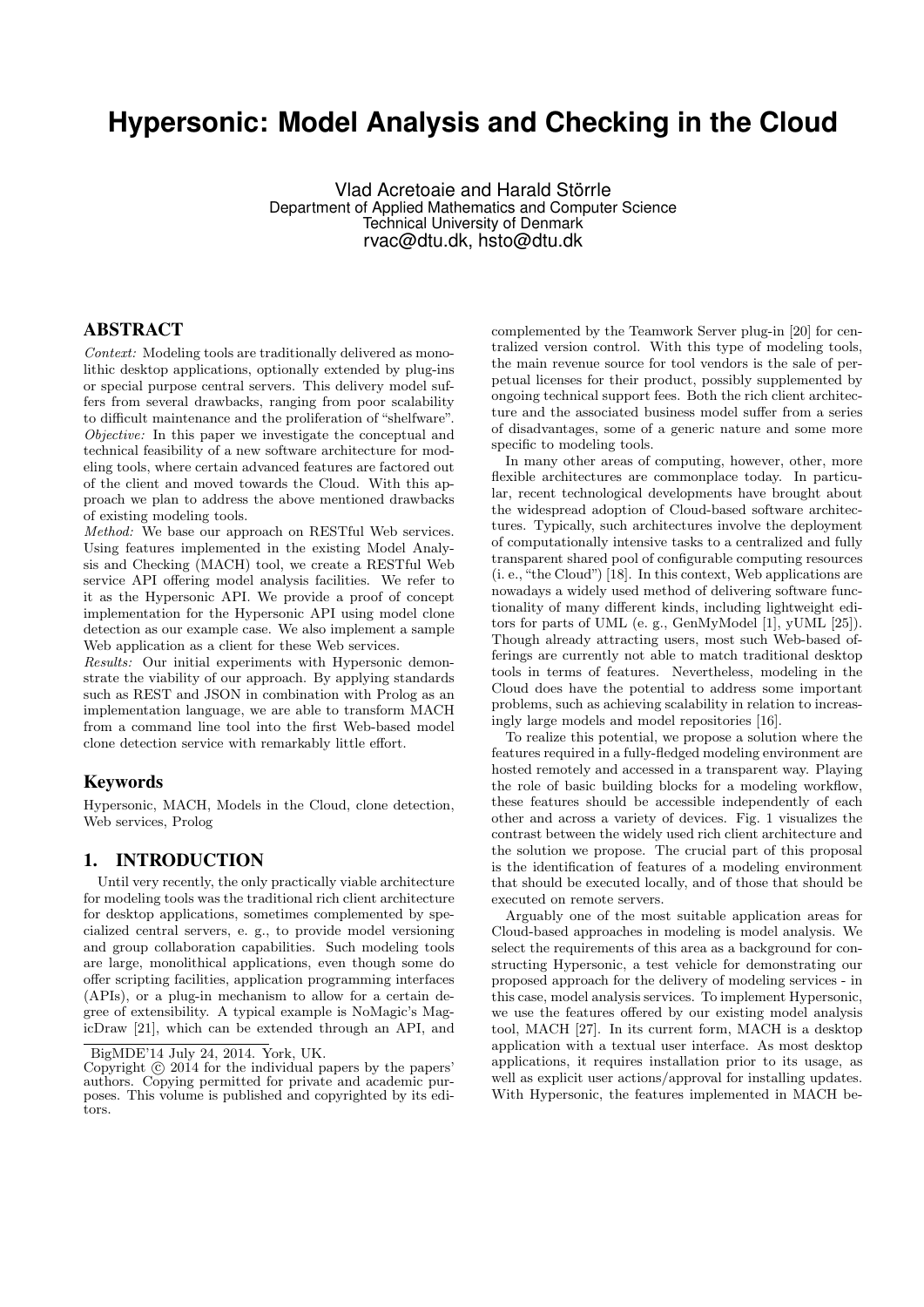

Figure 1: Possible software architectures of modeling tools: most common solution today (left); modeling in the Cloud with Hypersonic (right)

come RESTful Web services. They can be accessed remotely from a wide range of clients, without requiring installation or explicit user actions for installing updates. To demonstrate the usefulness of our Web service API we also create a sample client in the form of a responsive Web application.

In this paper we discuss the application scenarios and business cases for Cloud-based modeling services, derive requirements and constraints for the associated tools (Chapter 2), propose a distributed architecture to satisfy these requirements (Chapter 3), and report on a proof-of-concept implementation (Chapter 4). We also provide an overview of related work (Chapter 5) and summarize the conclusions of our study (Chapter 6).

# 2. DEFINING HYPERSONIC

#### 2.1 Analysing Requirements by Stakeholder

Moving modeling tools to the Cloud is not primarily motivated by technological reasons, but by new application scenarios and business cases. In this section we analyze these application scenarios and business cases to highlight the advantages of our proposed architecture. We start by describing the status-quo, considering the stakeholders "tool provider", "modeler", "IT administrator", and "MBSD community", where MBSD stands for Model Based Software Development. Observe that all of these stakeholders exist in similar ways both in academic and commercial settings. We argue that the current state of the MBSD tool landscape is unsatisfactory for the stakeholders in several ways.

To a modeler, tools come as fixed packages: it is usually not possible (or not practical) to use one aspect, the editor, say, of one tool, and another aspect of a second tool. For instance, if the modeler appreciates the editing facilities of tool A, but that tool does not provide (adequate) code generation facilities, code generation may be difficult. It may not be economically viable due to the cost of purchasing two tools, or it may actually be impossible to use the editor of tool A combined with the code generator of another tool, unless both tools strictly adhere to model interchange standards. Also, from a modeler's perspective, resource intensive tasks may take an unreasonably long time to complete when

executed locally.

To an IT administrator, repeatedly deploying tools to a large number of computers implies additional effort. Even if this effort is not incurred by the actual deployment (that might be expected to be taken care of by the modelers themselves), it becomes inevitable when distributing updates and fixes, help-desk services, and possibly ensuring that the tool's license usage is compliant with the agreement entered in with the tool vendor.

To the tool provider, delivering a modeling solution as a self-contained product with all the business logic on the client side makes it difficult to support the wide array of emerging computing devices. Migrating a large modeling tool to a tablet, smartphone, or Web interface would likely require extensive re-implementation, not to mention that the hardware requirements of many modeling tools are still prohibitive for mobile devices. Furthermore, separating the highly critical (and sometimes highly innovative) and noncritical functionalities of the application is cumbersome, yet still achievable through plug-ins. The distribution of counterfeit copies of the tool is also difficult to mitigate.

To the MBSD community, all of these factors are limiting, in much the same way as superficial differences between pre-UML modeling languages created niche markets for many different tools that were more expensive and less powerful than the UML tools that emerged after the unification of mainstream modeling languages in the late 1990's.

In a nutshell, the existing situation is suboptimal. Thus, we propose a different architecture: compute-intensive features and features with a high degree of innovation should be deployed to and executed in the Cloud rather than on the client machine. The client and server in this architecture are coupled loosely, by Web services, so that providing a new feature amounts to providing a new Web service. Such features can include advanced model analysis tools, code and report generation, and model transformation. Conversely, features of smaller distinctive value and small change rates, as well as features that require a higher degree of interactivity, can continue to be implemented as part of the client application. This will likely be the case for pure editing features, which many commercial vendors already offer as free community editions of their tools.

We have hinted at a set of criteria for determining which features of a modeling tool should be executed locally, and which would benefit from being migrated to the Cloud. Table 1 summarizes these criteria and presents examples.

# 2.2 Benefits of Modeling in the Cloud

Several advantages can be achieved by breaking up today's monolithic modeling tools into one stable, remote part that provides little added value distinguishing products (e. g., the editor), and a second, centralized part that comprises more advanced features with a higher change rate and higher distinctive value.

First, there are the advantages associated with thin-client systems in general: maintaining one central server instead of many remote clients reduces the work effort for IT administrators and ensures that modelers always have access to the latest version of the modeling tool. It also becomes easier to monitor license usage, which benefits administrators and tool providers alike.

Second, there are advantages rooted in the specific properties of Cloud-based solutions. This includes the availability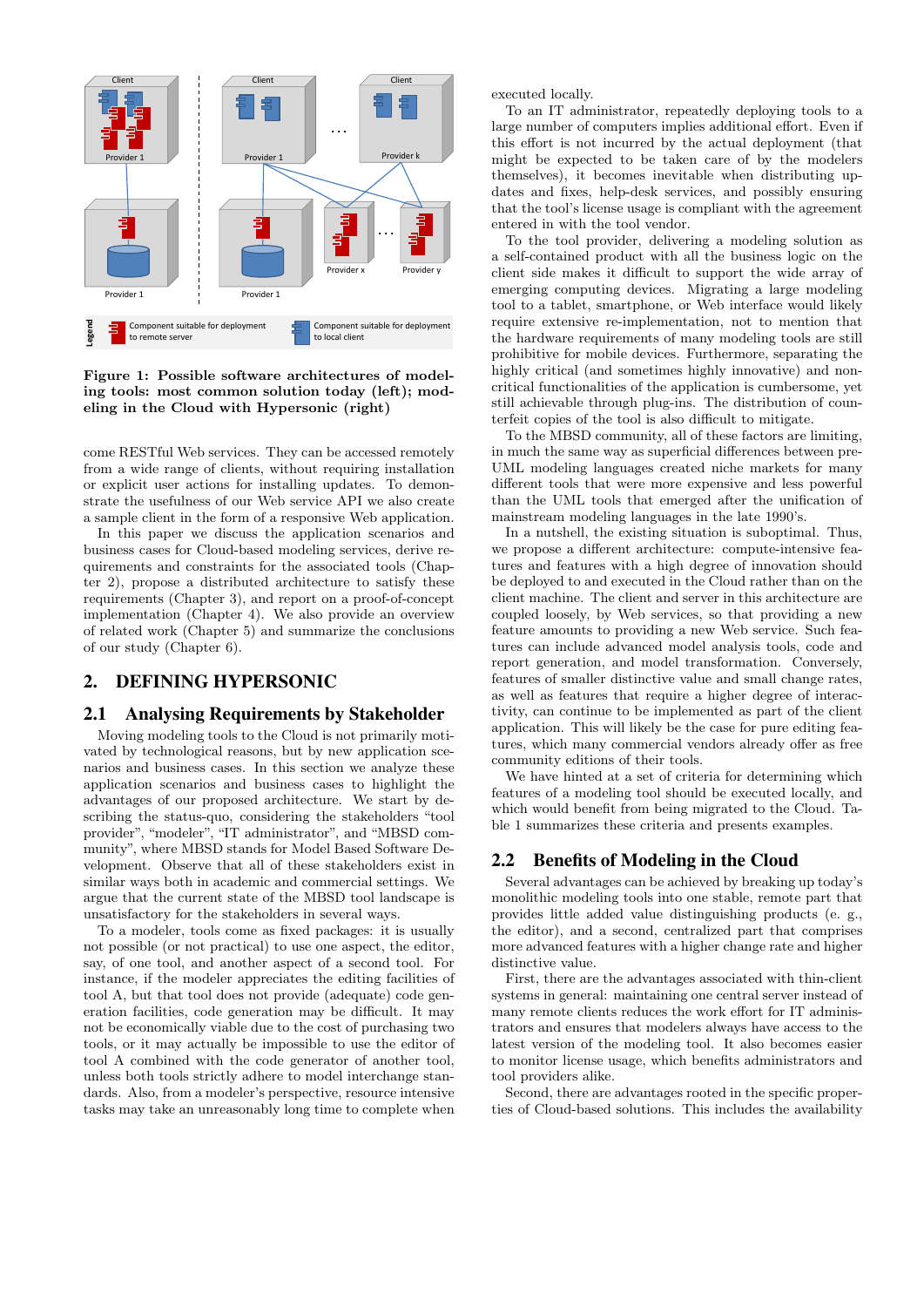|                 | <b>LOCAL FEATURES</b>          | <b>CLOUD-BASED FEATURES</b> |
|-----------------|--------------------------------|-----------------------------|
| PROPERTY        | high interactivity & incidence | high resource consumption   |
|                 | high degree of stability       | high degree of innovation   |
|                 | exchangeable features          | unique features             |
| <b>EXAMPLES</b> | editing                        | reporting                   |
|                 | simple syntax checking         | global consistency checking |
|                 | automatic layout               | advanced model analysis     |
|                 | context specific help          | check in/out, locking       |
|                 | difference visualization       | difference computation      |
|                 | querying and navigation        | code generation             |

Table 1: Criteria for assigning features to a local client or remote Web service, together with examples

of considerable computational resources to each individual user at reduced overall cost, as well as high scalability of the available resources with an increasing number of users.

Third, a scenario in which some modeling facilities are provided as services is conductive to model interchange standards conformance. In such a scenario, service providers and client tool providers must both conform to model interchange standards such as the XML Metadata Interchange (XMI, [22]) in order to meet the requirements of modelers.

Fourth, there are advantages brought about by changes in the business model and enabling market mechanisms. Today, the modeling tool market is dominated by companies providing feature-complete bundles. A new competitor can only enter the market by providing a feature-complete solution, which all but excludes small companies and academic tool providers. Innovative analysis methods, specialized code generators, and similar tools can only be provided as plug-ins to one of the existing platforms, sometimes depending on the approval of the platform owner. In contrast, with a service-based architecture, tool providers can enter the market at lower cost, since they only have to provide their contribution per se, not a feature complete-tool. They can also address a larger part of the market, as they provide a generic Web service rather than a platform specific plugin that applies to only one modeling tool. Modelers, on the other hand, can mix and match services as they like within the limits of standardized exchange formats.

It is likely that the described change in dynamics of the modeling tools market will inspire an increase in competitiveness between existing tool providers, while at the same time providing an incentive for new providers to enter the market. Both these developments will likely lead to a higher degree of innovation. This could translate into new concepts from academia dissipating to industrial modeling at a faster pace. Users will thus have both a financial and a technical incentive to experiment with new features.

From a financial perspective, tool providers will be able to bill features separately as subscription Web services. This could reduce unit prices for customers, who only buy the features they need, and may subscribe to services as they need them. Spending on expensive "shelfware" can be reduced or avoided altogether. For the supplier, this opens the perspective of a new business model in which a steady stream of revenue is generated through subscription services, while features of high distinctive value are much better protected against counterfeiting.

It must be mentioned, though, that adopting a service-

based approach to modeling entails some trade-offs. Most are caused by the distributed nature of the approach. For instance, the process of uploading large models to a Cloudbased service may constitute a performance bottleneck. Security and privacy are also new aspects that come into play, considering that a centralized warehouse will store models owned by different organizations. These organisations must be able to trust that not only will their models not be accessible to other users, but they will also be protected against unauthorised mining by the modeling service provider. And, perhaps most importantly, the usefulness of the solution is dependent on a working Internet connection. Nevertheless, these drawbacks are common to the majority of Software as a Service (SaaS) solutions, and have not undermined this architecture style's acceptance.

# 2.3 A Test Case for Hypersonic

In Section 2.1 we have discussed which types of features lend themselves to deployment as Web services. We now select one feature, clone detection, as a test case for exploring the proposed architecture (i. e., the Hypersonic API). Our selection is motivated by the following considerations.

- The feature is well researched, published, and implemented (see [26] and [27], respectively), and has been used by a large number of students in several courses in which it has demonstrated its usefulness. So, the feature is readily available and arguably valuable.
- Clone detection demands significant resources, as it is based on semantic and structural model matching. For large models, the latency implied by uploading a model to the Cloud may be offset by savings in run-time achieved by using a powerful machine in the Cloud.
- Detecting clones is an activity carried out as part of the model quality assurance process. It is normally not executed concurrently to other modeling activities. Therefore, in some scenarios, a clone detection feature is not required or even useful. For example, models reverse-engineered from code do not require clone detection if the code is known to be clone-free.
- It is a unique feature: no UML modeling tool currently offers a clone detection feature. This includes research prototypes other than our own MACH tool. It is therefore safe to assert that this feature provides a high degree of innovation.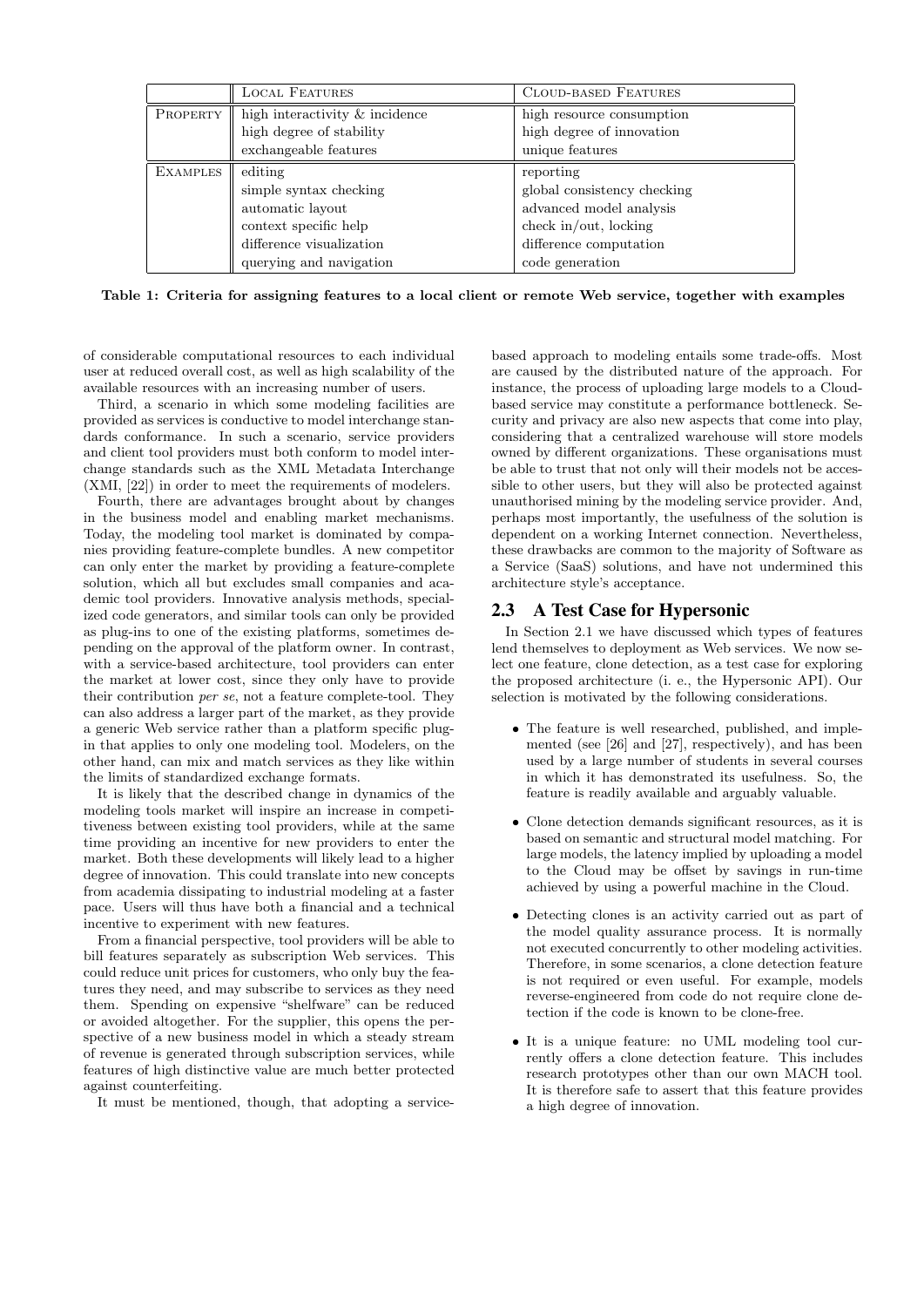# 3. ARCHITECTURE

A first step towards the realization of the ideas presented in Section 2 is the definition of a common Web service interface accepted by all stakeholders. The details of such an interface must be the result of a wide reaching discussion, which is beyond the scope of this paper. Instead, we take an exploratory approach and design a RESTful Web service API for the purpose of Cloud-based model analysis. We refer to this API as the Hypersonic API. By doing so, we study the requirements and potential setbacks of processing models via RESTful Web services.

In keeping with the REST architectural style [10], the Hypersonic API exposes resources for clients to interact with via HTTP requests. The two exposed resources are models and model. The models resource plays the role of an access point to Hypersonic's model warehouse, whereas the model resource represents a single model in the warehouse. These resources are manipulated via HTTP requests, where the HTTP method determines the operation to be performed. In addition, the Hypersonic URL scheme specifies explicit operations on the model resource as part of the request URL. The list of supported operations is presented in Table 2.

This architectural approach allows physically decoupling clients from the execution of the various analysis algorithms exposed by the Hypersonic API. This aspect is part of the motivation behind the creation of Hypersonic, since many of these algorithms are resource demanding on models of non-trivial size. By using such a Web service API, a large variety of clients can have access to model analysis facilities regardless of their hardware capabilities. Fig. 2 highlights this aspect, showing that different clients can access existing analysis algorithms provided by the MACH tool via the Hypersonic API wrapper. The only prerequisites for API clients are HTTP support, the ability to process documents returned by the API, and, optionally, a model viewer. Note that all of these prerequisites are entirely reasonable for modern mobile devices.



Figure 2: High-level architecture of Hypersonic

Additional non-functional considerations must be taken into account to ensure the practicality of the Web service API. Since using the API implies uploading entire models to a remote server, security becomes an important factor. With this in mind, the OAuth [11] authentication protocol is a widely used solution that can provide some important guarantees to Hypersonic users. The most important such guarantee is that a user cannot gain access to the models up-

loaded by other users. When combined with a role-based authentication policy, a sound authentication mechanism such as OAuth is an effective way to manage model access rights. At a technical level, implementing OAuth will require all Hypersonic API clients to obtain an access token prior to using the API. This process can be carried out through a separate channel, such as a dedicated API management Web application.

From a file format standpoint, Hypersonic currently supports models stored in the MDXML format, the XMI-based native format of the MagicDraw modeling tool. That is to say, some API requests (e. g., POST requests to the models resource) are expected to have an MDXML document as payload. Most API response messages carry a JSON [12] document as payload, representing either the result of an analysis operation or a confirmation or error message.

The internal components involved in answering a call to the Hypersonic API are presented in Fig. 3. The RESTful API component handles HTTP communication with remote API clients and delegates all actual model processing to the MACH component. It also forwards all models sent by clients to the XMI2PL component, which performs a format translation from the MDXML format to the internal Prolog-based file format described in [26]. Once translated, models are stored in a dedicated model warehouse for future analysis upon the client's request. The MACH component exposes several supported model analysis and checking algorithms [27]. These algorithms can be applied on models stored in the warehouse. The MACH component functions as a self contained black-box, hiding all algorithm implementations from other components and returning the produced results encoded as Prolog lists. The RESTful API component handles the translation of these lists into JSON analysis reports ready for consumption by the API client. All processing components are executed inside a single instance of the SWI-Prolog runtime [29], thus allowing seamless intercomponent communication.

The SWI-Prolog runtime should be deployed to either a public or private Cloud platform. Since all models are stored separately in a model warehouse, several instances of the SWI-Prolog runtime can be deployed, assuming that the model warehouse provides appropriate concurrent access policies. Persistent model storage can be provided by a separate Cloud storage service. Since models are stored as XML and Prolog files, the storage service should support a document-oriented database management system.

#### 4. EVALUATION

To demonstrate the feasibility of the architecture described in Section 3, a subset of the proposed Web service API has been implemented and is publicly accessible<sup>1</sup>. Due to the reasons elaborated on in Section 2.3, we have focused on a Web service providing model clone detection as a minimum useful scenario. Though important for a final release, we have considered features such as user accounts and authentication beyond the scope of our proof of concept. Both the prototype API and the model warehouse are currently hosted on a dedicated server. They do not benefit from the scalability of a true Cloud deployment, although for the current proof of concept this is hardly a limiting factor.

<sup>&</sup>lt;sup>1</sup>The Hypersonic API is available at the following base URL: http://hypersonic.compute.dtu.dk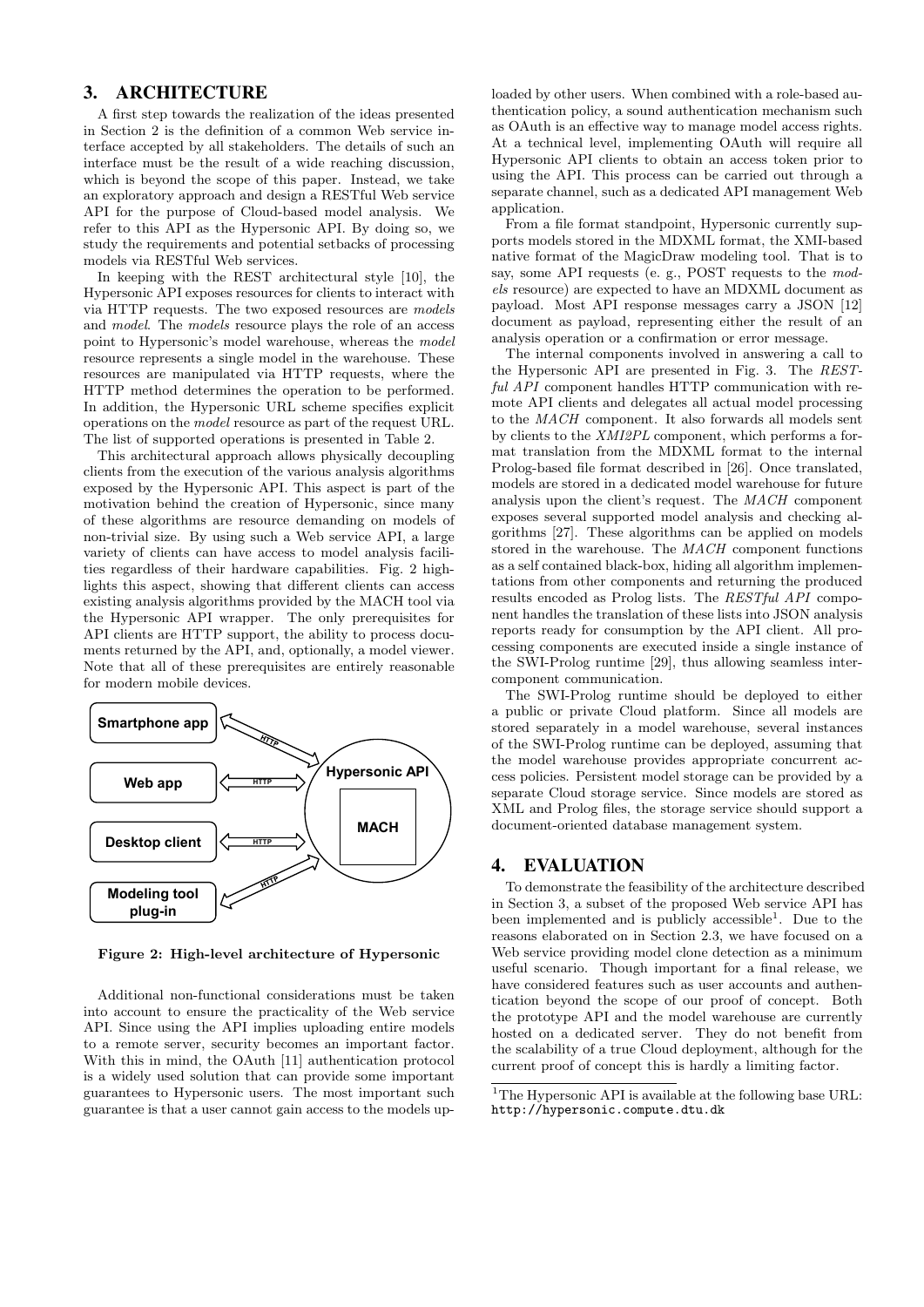| Resource                                   | Method        | Req. payload             | Resp. payload | Description                                                                                      |
|--------------------------------------------|---------------|--------------------------|---------------|--------------------------------------------------------------------------------------------------|
| models                                     | <b>GET</b>    |                          | <b>JSON</b>   | List all uploaded models.                                                                        |
| models                                     | <b>POST</b>   | <b>MDXML</b>             | <b>JSON</b>   | Upload a model.                                                                                  |
| /model/ <id></id>                          | <b>GET</b>    | $\overline{\phantom{a}}$ | <b>MDXML</b>  | Download a model.                                                                                |
| /model/ <id></id>                          | <b>PUT</b>    | <b>MDXML</b>             | <b>JSON</b>   | Replace a model.                                                                                 |
| /model/ <id></id>                          | <b>DELETE</b> | $\frac{1}{2}$            | <b>JSON</b>   | Delete a model.                                                                                  |
| 'model/ <id>/clones</id>                   | <b>GET</b>    |                          | <b>JSON</b>   | Detect clones in a model.                                                                        |
| /model/ <id1>/diff/<id2></id2></id1>       | <b>GET</b>    | <b>JSON</b>              | <b>JSON</b>   | List differences between two<br>models. Options are specified in<br>the request payload.         |
| $/$ model $/$ $\lt$ id $>$ $/$ dump        | <b>GET</b>    |                          | <b>JSON</b>   | List model elements included in<br>a model.                                                      |
| /model/ <id>/dump/<me_id></me_id></id>     | <b>GET</b>    | <b>JSON</b>              | <b>JSON</b>   | List the details of a model ele-<br>ment. Options are specified in<br>the request payload.       |
| /model/ <id>/find/<string></string></id>   | <b>GET</b>    | <b>JSON</b>              | <b>JSON</b>   | Find a string in a model. Op-<br>tions are specified in the request<br>payload.                  |
| /model/ <id>/frequency</id>                | <b>GET</b>    |                          | <b>JSON</b>   | Compute the meta class fre-<br>quency distribution in a model.                                   |
| /model/ <id1>/similarity/<id2></id2></id1> | <b>GET</b>    | <b>JSON</b>              | <b>JSON</b>   | Compute the similarity between<br>two models. Options are speci-<br>fied in the request payload. |
| /model/ <id>/size</id>                     | <b>GET</b>    | <b>JSON</b>              | <b>JSON</b>   | Compute the size of a model.<br>Options are specified in the re-<br>quest payload.               |

Table 2: List of operations supported by the Hypersonic API



Figure 3: Components which participate in responding to a Hypersonic API request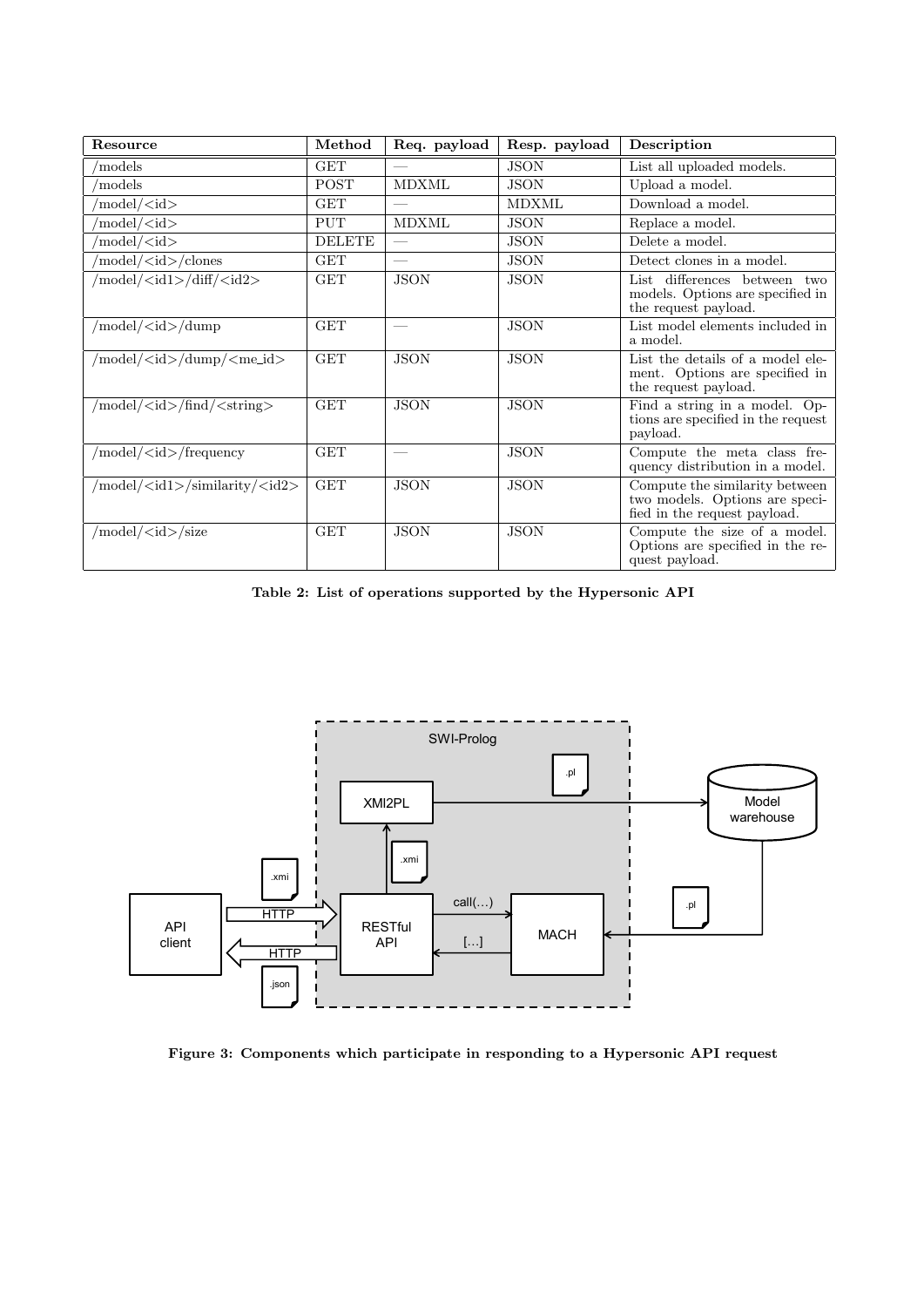Fig. 4 represents a message exchange between a client and the Hypersonic API. The purpose of this exchange is to perform clone detection on a model. First, the model is added to the Hypersonic model warehouse by a POST request to the models resource. Upon this request's successful handling, a new model resource representing the model is available to the client. The resource has a unique identifier returned in the JSON response document of the initial POST request. The client then parses this document and extracts the identifier. Thus, the client is subsequently able to use the identifier to construct the appropriate URL for a GET request to the clones operation of the identified model resource. The GET request returns a list of clone candidates, also in the form of a JSON document (see Listing 1).



#### Figure 4: HTTP message exchange for model clone detection

The response document includes a model identifier, the number of detected clones, and a list of discovered clone candidates. Each clone candidate is described by two model elements, where one is a possible clone of the other, a numeric similarity metric computed for the two elements following the approach presented in [26], and a clone "kind" identifying the candidate as either a naturally occurring clone or a seeded clone. Candidates also Clone candidates are returned in the descending order of their similarity scores, i. e., the most likely clone is the first one in the list.

Listing 1: JSON clone detection report

```
{
  "model": "1"," candidates ": 2," clones ":{
      "type_1" : "package","\dot{1}\dot{d}_-1": 29,
      "name_1": "Reserve Medium",
      "type_2" : "package","id_2": 938,
      "name_2": "Reserve Medium",
```

```
" similarity ": 185.7143,
    "kind": "natural clone",
  }
  {
    "type_1" : "package","id_1" : 189,"name_1" : "Lend Medium"."type_2": "package",
    " i d_2": 1194,
    "name_2" : "Lend Medium"," similarity ": 128.7287,
    "kind": "natural clone"
  }
]
```
}

By conforming to the architecture presented in Fig. 3, the effort required to implement the clone detection proof of concept has been minimal. The RESTful API functioning as a wrapper around MACH's existing clone detection implementation consists of around 100 lines of Prolog code, largely thanks to the comprehensive support offered by SWI-Prolog for the HTTP protocol. Work on implementing the remaining API calls described in Table 2 is ongoing, as is work on the API management application that must be in place in order to to enable user authentication in API calls.

As a preliminary validation of the API's fitness for purpose, we have created a simple, mobile device friendly Web application as an API client<sup>2</sup>. The application supports selecting a local model file, uploading it to the Hypersonic model warehouse, and requesting a clone report which it subsequently displays in tabular form. The application is written in JavaScript and is executed entirely in the browser (i. e., it does not rely on a server-side script for calling API operations). Though it is so far basic in terms of functionality, this sample client exemplifies our vision of Web service driven modeling tools: using Web 2.0 technologies (REST, JavaScript, JSON) to enable advanced model analysis outside the constraints of the desktop and of traditional modeling environments.

# 5. RELATED WORK

Model analysis is an activity typically performed in local, non-distributed environments. As an example, the model clone detection operation considered here as a proof of concept has scarcely been addressed in itself, but is closely related to the intensely studied model matching and differencing operations. To name just a few proposals in this area, SiDiff [14] presents a differencing algorithm targeting UML Class Diagrams, while the approach presented in [19] targets sequence charts, and [17] is a clone detection proposal aimed at UML Sequence Diagrams. EMF DiffMerge [8] and EMF Compare 3.0 [3] represent more generic approaches targeting the Eclipse Modeling Framework (EMF, [9]).

With the increase in size of industrially relevant models and the increase in complexity of the operations performed on these models, the need for distributed, Cloud-enabled modeling solutions has become apparent [5, 16]. So far, the main driver behind Cloud-based modeling research has been

 $2\overline{\text{The client application is available at \texttt{http://www.compute}}}.$ dtu.dk/~rvac/hypersonic. It is currently under development, and will be updated to support all operations of the Hypersonic API as they are deployed.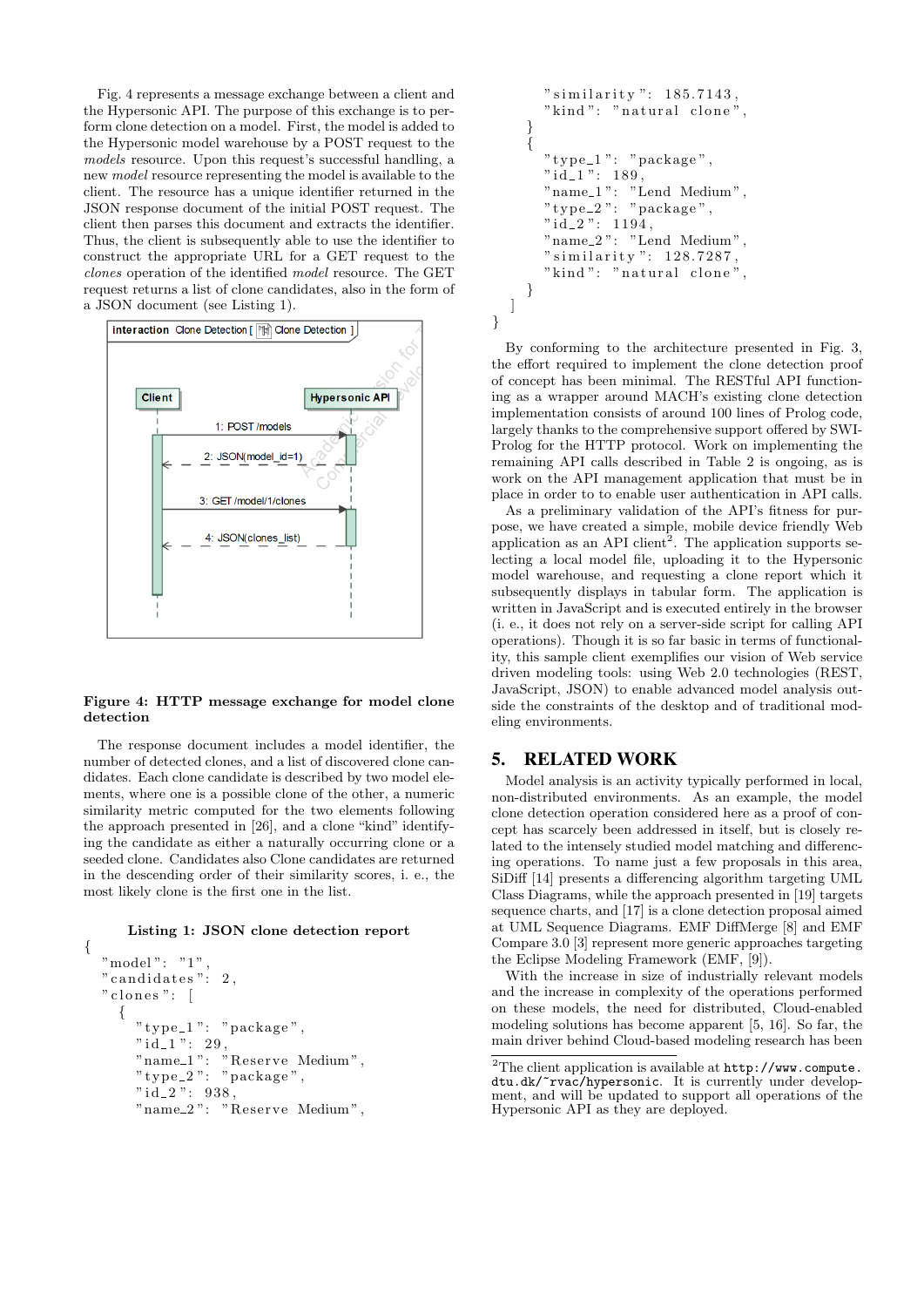| أركراها<br>Hypersonic API client<br>÷                            |                 |                         |                 |           |                       |                                              |           |                                |          | x |  |     |  |          |
|------------------------------------------------------------------|-----------------|-------------------------|-----------------|-----------|-----------------------|----------------------------------------------|-----------|--------------------------------|----------|---|--|-----|--|----------|
| S<br>$\leftarrow$<br>Www2.compute.dtu.dk/~rvac/hypersonic/       |                 |                         |                 |           |                       | $\star$ + Ixquick HTTPS<br>$\triangledown$ C |           |                                | $\rho$ . |   |  | ☆ 自 |  | $\equiv$ |
| Hypersonic<br>Clone detection<br>About                           |                 |                         |                 |           |                       |                                              |           |                                |          |   |  |     |  |          |
|                                                                  |                 |                         |                 |           |                       |                                              |           |                                |          |   |  |     |  |          |
| Clone detection API client                                       |                 |                         |                 |           |                       |                                              |           |                                |          |   |  |     |  |          |
|                                                                  |                 |                         |                 |           |                       |                                              |           |                                |          |   |  |     |  |          |
| Upload a MagicDraw (.mdxml) model to check for clone candidates. |                 |                         |                 |           |                       |                                              |           |                                |          |   |  |     |  |          |
| Library Management System.mdxml<br>Browse                        |                 |                         |                 |           |                       |                                              |           |                                |          |   |  |     |  |          |
|                                                                  |                 |                         |                 |           |                       |                                              |           |                                |          |   |  |     |  |          |
|                                                                  |                 |                         |                 |           | <b>Find clones</b>    |                                              |           |                                |          |   |  |     |  |          |
|                                                                  |                 |                         |                 |           |                       |                                              |           |                                |          |   |  |     |  |          |
|                                                                  | <b>Clone ID</b> | <b>Similarity score</b> | ID <sub>1</sub> | Type 1    | Name 1                | ID <sub>2</sub>                              | Type 2    | Name 2                         |          |   |  |     |  |          |
|                                                                  | $\mathbf{1}$    | 185.7143                | 29              | package   | <b>Reserve Medium</b> | 938                                          | package   | <b>Reserve Medium</b>          |          |   |  |     |  |          |
|                                                                  | $\overline{2}$  | 128.7                   | 189             | package   | <b>Lend Medium</b>    | 1194                                         | package   | <b>Lend Medium</b>             |          |   |  |     |  |          |
|                                                                  | 3               | 104                     | 82              | package   | <b>Return Medium</b>  | 806                                          | package   | return Medium                  |          |   |  |     |  |          |
|                                                                  | 4               | 84                      | 1688            | operation | changePassword        | 2454                                         | operation | changePassword                 |          |   |  |     |  |          |
|                                                                  | 5               | 82.8                    | 1730            | operation | remoteSearch          | 1733                                         | operation | remoteSearchFromOtherLibraries |          |   |  |     |  |          |
|                                                                  | 6               | 60                      | 2482            | property  | type                  | 2502                                         | property  | type                           |          |   |  |     |  |          |
|                                                                  |                 |                         |                 |           |                       |                                              |           |                                |          |   |  |     |  |          |
|                                                                  |                 |                         |                 |           |                       |                                              |           |                                |          |   |  |     |  |          |
|                                                                  |                 |                         |                 |           |                       |                                              |           |                                |          |   |  |     |  |          |

Figure 5: Screenshot of the Hypersonic API client Web application

the promise of important performance and scalability gains for all modeling activities. Perhaps the most fundamental of these activities, model storage, has attracted several proposals, including ModelBus [4], EMFStore [15], and Morsa [23]. These are all remote model warehousing solutions offering Web service access to the stored models.

More advanced activities such as model querying and transformation have also been addressed. IncQuery-D [13] is a tool which takes the established IncQuery tool and adapts it to a scenario where it can be deployed and accessed in the Cloud. The Morsa model repository also benefits from a dedicated query language, MorsaQL [24]. A roadmap for research on Cloud-based model transformations has been presented in [7].

However, performance gains due to Cloud deployment are only a part of the overall vision of Hypersonic. Rather than focusing on the benefits to the application itself (i. e., model analysis), Hypersonic emphasises the benefits brought by a Cloud-based approach to the interface and availability of this application. The idea of performing model analysis via a RESTful Web service API has yet to receive significant attention in the literature. The closest related proposal is the EMF-REST project [6], aimed at automatically generating RESTful Web service interfaces for EMF models, much like existing EMF tools generate Java APIs for such models. Like Hypersonic, EMF-REST uses JSON documents to transport information about remotely stored models. Nevertheless, while it does provide basic model manipulation operations, EMF-REST is not designed as a model analysis tool. Similarly to Hypersonic, EMF-REST is a tool under ongoing development, one of its current limitations being the lack of full support for HTTP methods other than GET.

# 6. CONCLUSIONS

# 6.1 Summary

In this paper we have discussed the application conditions, benefits, and general business case for Cloud-based modeling tools. In particular, we have presented a scenario in which modeling capabilities are delivered as Web services to a wide array of clients, ranging from desktop applications to Web and mobile applications. We have contrasted this scenario with the current status-quo of rich client desktop modeling tools, reaching the conclusion that, in many respects, the Cloud-based approach is superior.

To explore our proposal, we have introduced Hypersonic, a RESTful Web service API aimed at offering high-throughput processing for Cloud-based model analysis. We have implemented this architecture and made it available online. Currently, the only service it offers is the detection of model clones, a feature that was previously only available in the MACH command line tool. Today, MACH is a stand-alone desktop tool providing only a textual user interface. Through the Hypersonic API, the features of MACH can be made available over the Internet to any API client. As a proof of concept for the utility of the API, we have developed a Web application acting as a client to the Hypersonic API and providing Web-based model analysis capabilities.

# 6.2 Future Work

The concepts presented in this paper offer us ample opportunities for future work. As a first step, we will continue the development of the Hypersonic API with the aim of reaching functional parity with the MACH model analysis tool. Once this has been achieved, the API will be deployed to